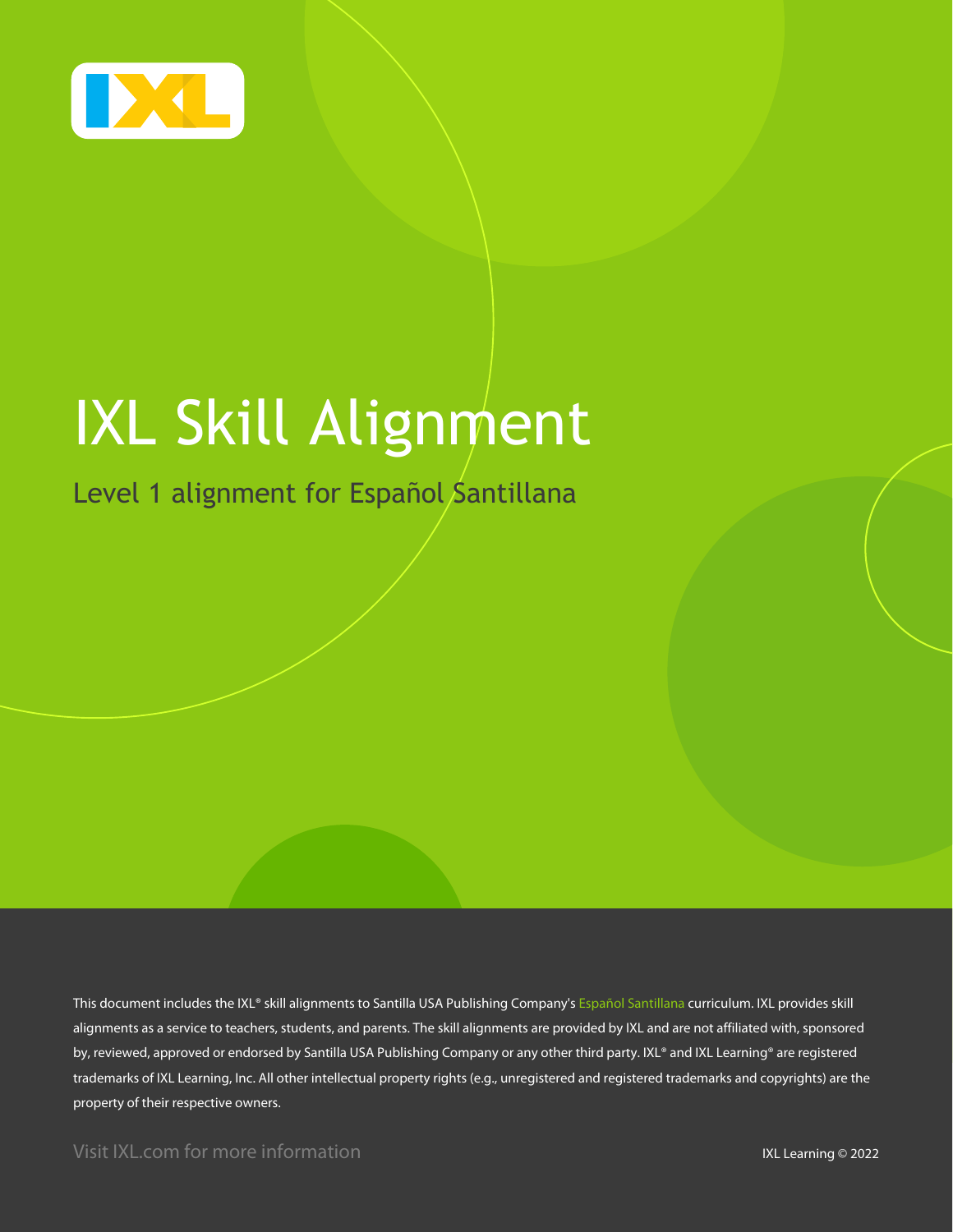

# **Unidad preliminar**

### Primeros pasos

| <b>Textbook section</b>                     | <b>IXL skills</b>                                                      |
|---------------------------------------------|------------------------------------------------------------------------|
| Deletrear y pronunciar palabras del español | 1. The Spanish alphabet VLN                                            |
|                                             | Also consider                                                          |
|                                             | • Listen and fill in a form with personal                              |
|                                             | information: letters and numbers JTQ                                   |
| Saludos y presentaciones                    | 1. Greeting people and saying goodbye RRS                              |
|                                             | 2. Introductions 8UY                                                   |
|                                             | Also consider                                                          |
|                                             | • Listen and choose the appropriate response to<br>basic questions ETQ |
|                                             | What is the conversation about? RHR                                    |
| Despedidas y expresiones de cortesía        | 1. Greeting people and saying goodbye RRS                              |
| El salón de clase                           | 1. Recognize school supplies 5ZW                                       |
|                                             | 2. Name school supplies V7N                                            |
|                                             | 3. Recognize things in the classroom JGK                               |
|                                             | 4. Name things in the classroom SFE                                    |
| Expresiones habituales en el salón de clase |                                                                        |
| Hacer preguntas                             | 1. Recognize question words: set 1 TMZ                                 |
| Días y fechas                               | 1. Numbers 0-10 XYL                                                    |
|                                             | 2. Numbers 11-20 P8X                                                   |
|                                             | 3. Numbers 21-31 ZV9                                                   |
|                                             | 4. Days of the week U7C                                                |
|                                             | 5. Months of the year YUQ                                              |
|                                             | 6. Provide the date PHW                                                |
| El horario escolar                          | 1. Telling time: provide hours and minutes MLV                         |
|                                             | 2. Recognize school subjects 53X                                       |
|                                             | 3. Name school subjects XLM                                            |
|                                             | 4. Schedules with ordinal numbers and times SGQ                        |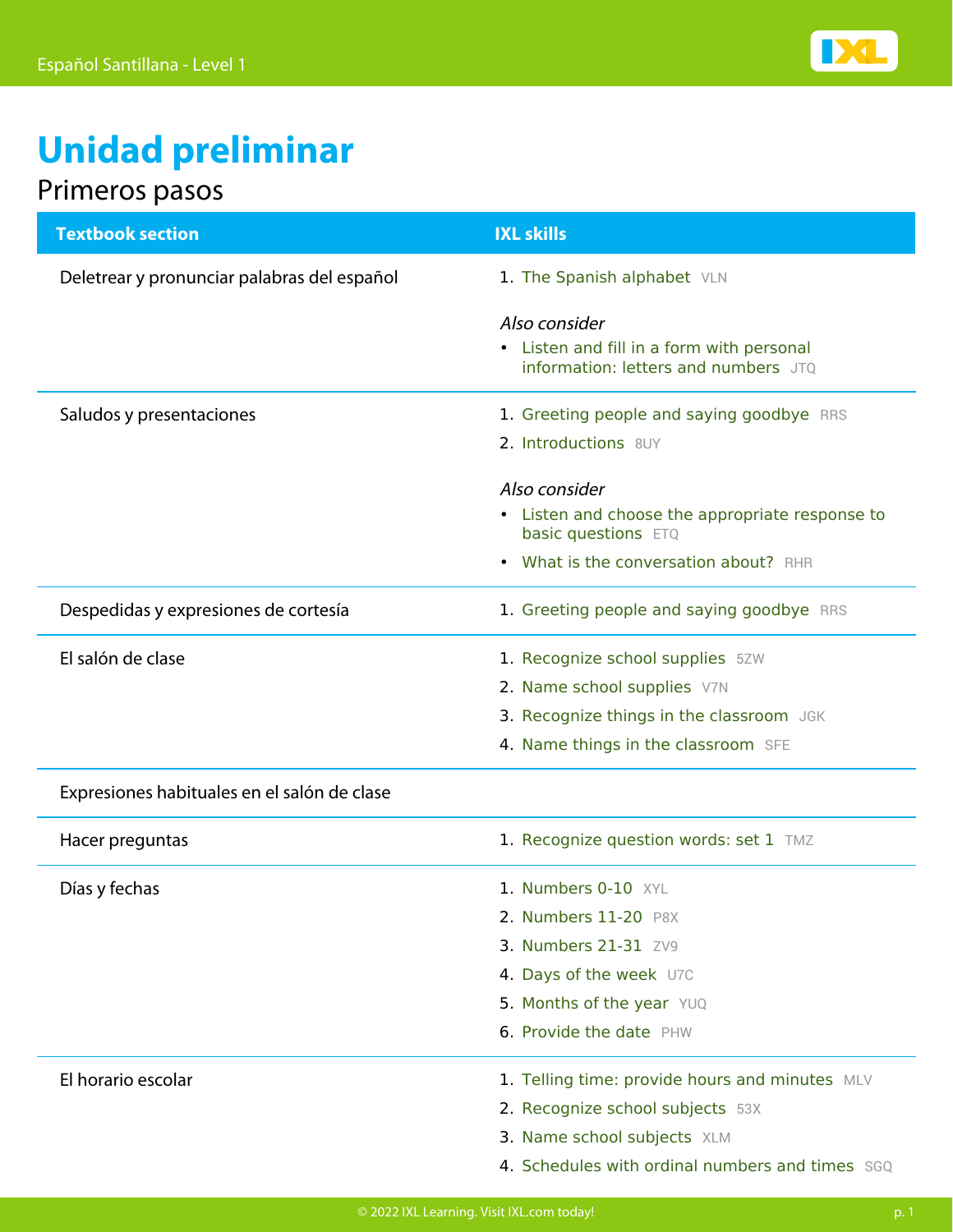|                                    | Also consider<br>Listen and recognize classes and school<br>supplies FHK                      |
|------------------------------------|-----------------------------------------------------------------------------------------------|
|                                    | • Listen to people talk about the school day WS5                                              |
|                                    | Read materials related to school and student<br>life XLS                                      |
|                                    | Listen to people talk about their school and<br>everything in it RX8                          |
|                                    | Describe scenes from around school WOV<br>$\bullet$                                           |
|                                    | <b>What's happening at school?</b> XS6<br>$\bullet$                                           |
| El tiempo y las estaciones         | 1. Weather and seasons 9JH                                                                    |
| Tres razones para aprender español |                                                                                               |
| El español en el mundo             | 1. Recognize Spanish-speaking countries: North<br>and Central America, Europe, and Africa PYU |
|                                    | 2. Name Spanish-speaking countries: North and<br>Central America, Europe, and Africa 3J6      |
|                                    | 3. Recognize Spanish-speaking countries: South<br>America D07                                 |
|                                    | 4. Name Spanish-speaking countries: South<br>America 2EU                                      |
| Estrategias de aprendizaje         | 1. Cognates and parts of speech DLX                                                           |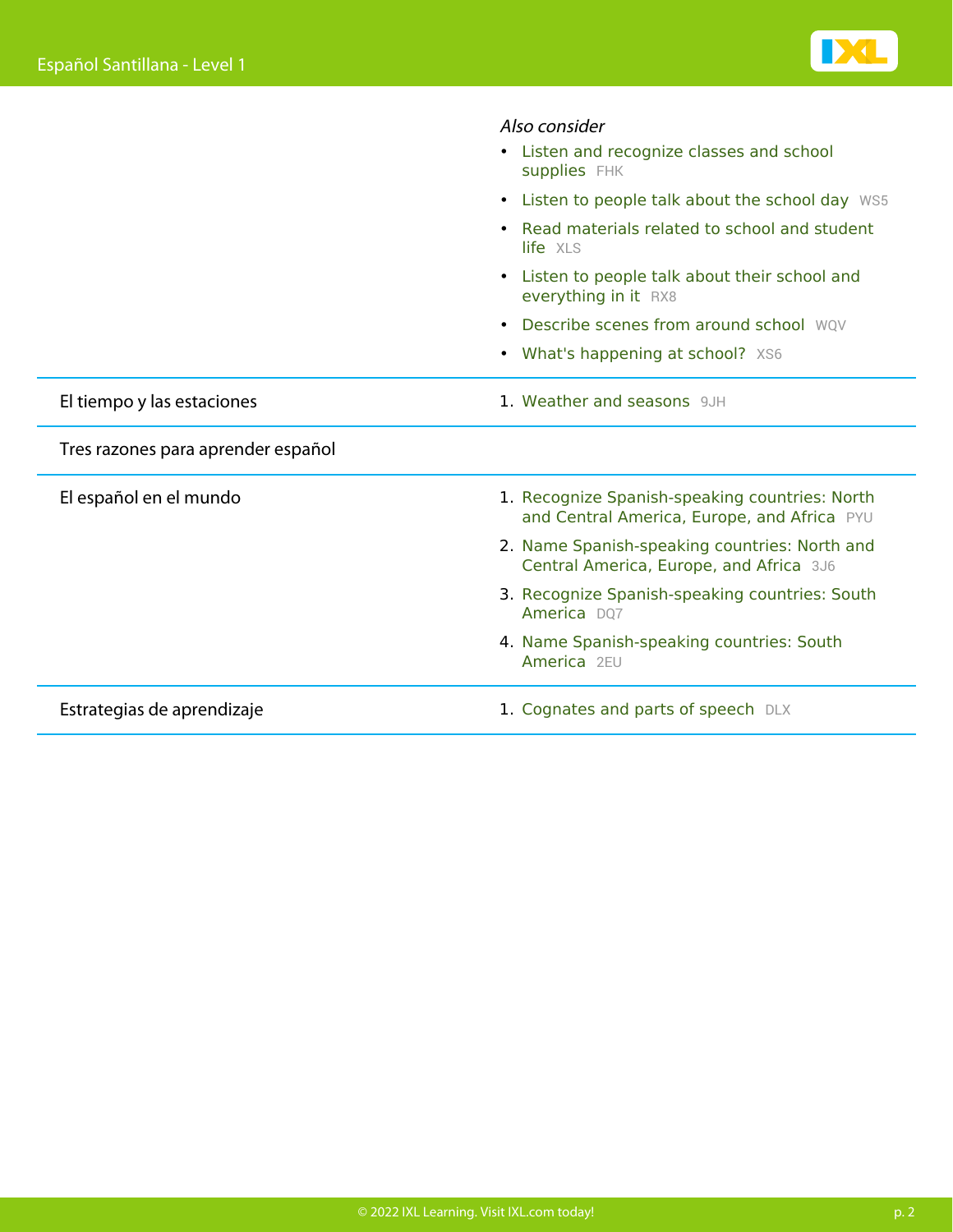

## **Unidad 1**

### México

### **Desafío 1: Identificarse e identificar a otros**

| <b>Textbook section</b>                        | <b>IXL skills</b>                                       |
|------------------------------------------------|---------------------------------------------------------|
| <b>Vocabulario:</b> Las personas               | 1. Recognize nouns to identify people FGJ               |
|                                                | 2. Provide nouns to identify people 2XK                 |
|                                                | 3. Recognize immediate family members and<br>pets PWB   |
|                                                | 4. Name immediate family members and pets UB6           |
| Gramática: Los pronombres personales de sujeto | 1. Subject pronouns XYU                                 |
|                                                | 2. Informal and formal language: tú and usted P9K       |
| Gramática: El verbo ser                        | 1. Select the correct present-tense form of ser DXK     |
|                                                | 2. Provide the correct present-tense form of<br>ser KSX |

### **Desafío 2: Describir personas**

| <b>Textbook section</b>                     | <b>IXL skills</b>                                                                                                                                                                                              |
|---------------------------------------------|----------------------------------------------------------------------------------------------------------------------------------------------------------------------------------------------------------------|
| <b>Vocabulario:</b> Características físicas | 1. Recognize adjectives that describe<br>appearance 9QY<br>2. Provide adjectives that describe<br>appearance WLX                                                                                               |
| Vocabulario: Rasgos de personalidad         | 1. Recognize adjectives that describe<br>personalities RSK<br>2. Provide adjectives that describe<br>personalities QYS                                                                                         |
|                                             | Also consider<br>• Listen and identify the person from the<br>description 6YQ<br>• Listen to people describe themselves and<br>others XT6<br>• Read about famous people from the<br>Spanish-speaking world 32P |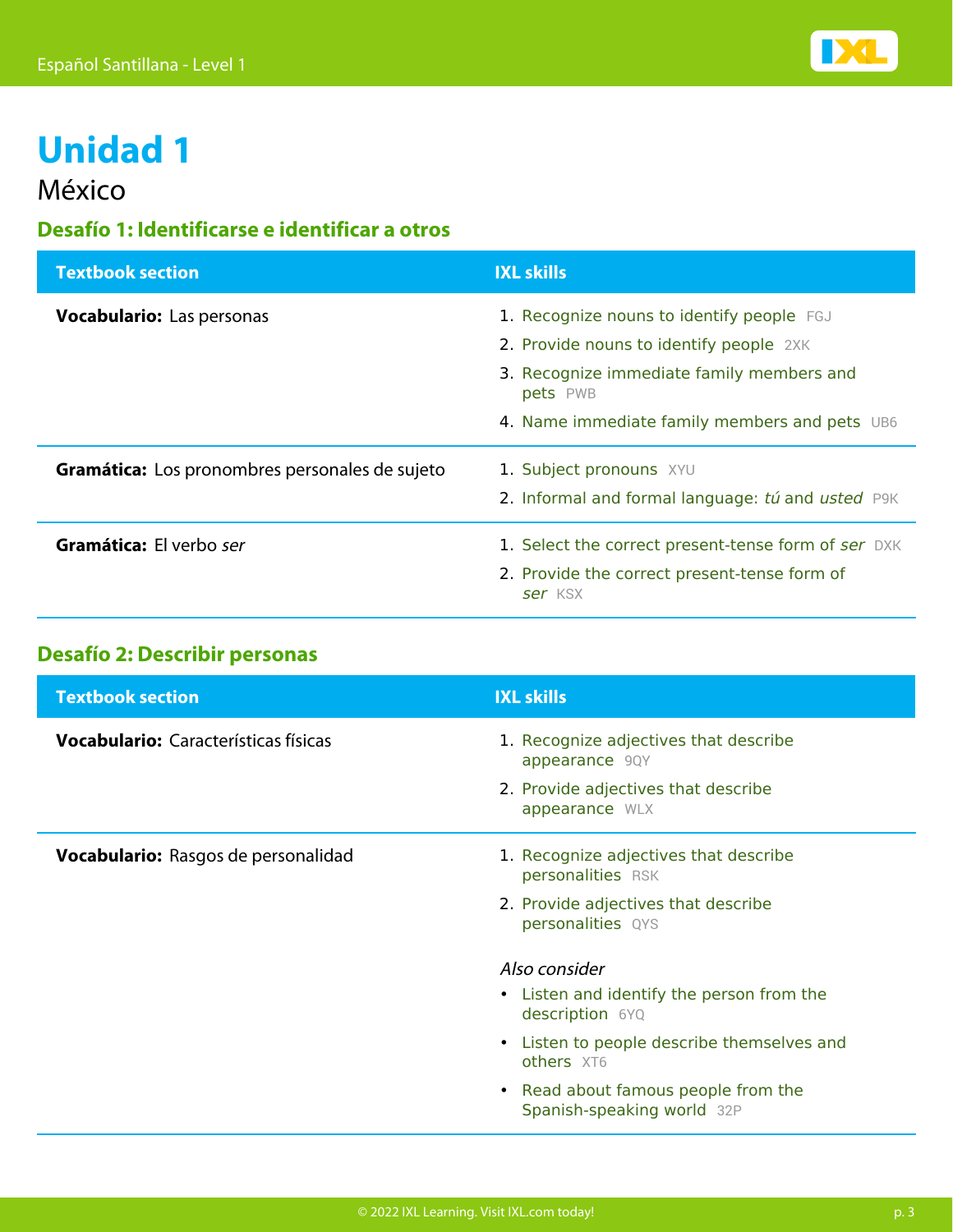

| Gramática: Los adjetivos | 1. Basics of gender and noun-adjective agreement:<br>singular forms JM8 |
|--------------------------|-------------------------------------------------------------------------|
|                          | 2. Basics of number and forming the plural SFK                          |
|                          | Also consider<br>• Categorize words based on gender and<br>number MZP   |
|                          | • Gender and number agreement: articles,<br>adjectives, and nouns L64   |

### **Desafío 3: Describir relaciones familiares**

| <b>Textbook section</b>                                                     | <b>IXL skills</b>                                                        |
|-----------------------------------------------------------------------------|--------------------------------------------------------------------------|
| Vocabulario: La familia                                                     | 1. Recognize immediate family members and<br>pets PWB                    |
|                                                                             | 2. Name immediate family members and pets UB6                            |
|                                                                             | 3. Recognize extended family members ULB                                 |
|                                                                             | 4. Name extended family members LB5                                      |
|                                                                             | Also consider<br>• Listen to people talk about their families RLU        |
|                                                                             | Read about families from the Spanish-speaking<br>world 8GM               |
|                                                                             | • Write sentences about yourself, your family, or<br>people you know CT5 |
| Gramática: El verbo tener                                                   | 1. Present tense of tener: recognize the correct<br>form 20J             |
|                                                                             | 2. Present tense of tener: provide the correct<br>form ME8               |
| Gramática: Expresar posesión: Los adjetivos<br>posesivos, La preposición de | 1. The prepositions a and de and the contractions<br>al and del 4P2      |
|                                                                             | 2. Select the correct possessive adjective JGM                           |
|                                                                             | 3. Provide the correct possessive adjective 9RE                          |

### **Desafío 4: Expresar estados y sensaciones**

| <b>Textbook section</b>                   | <b>IXL skills</b>                              |
|-------------------------------------------|------------------------------------------------|
| <b>Vocabulario:</b> Estados y sensaciones | 1. How are you doing? 6SB                      |
|                                           | 2. Adjectives for feelings or states of being: |

**[recognize the correct word](https://www.ixl.com/spanish/level-1/adjectives-for-feelings-or-states-of-being-recognize-the-correct-word)** [Y42](https://www.ixl.com/spanish/level-1/adjectives-for-feelings-or-states-of-being-recognize-the-correct-word)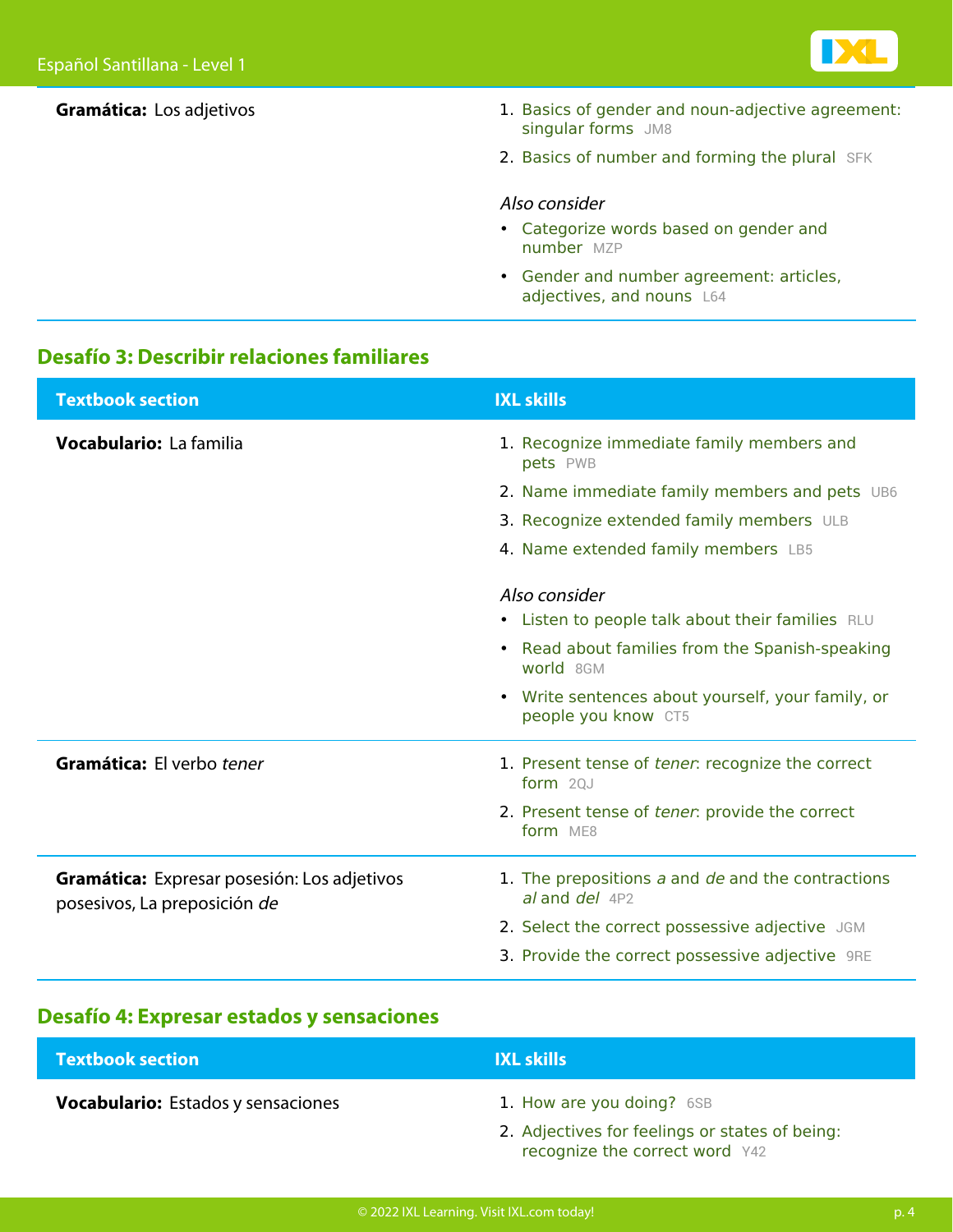

3. [Adjectives for feelings or states of being: provide](https://www.ixl.com/spanish/level-1/adjectives-for-feelings-or-states-of-being-provide-the-correct-word) [the correct word](https://www.ixl.com/spanish/level-1/adjectives-for-feelings-or-states-of-being-provide-the-correct-word) [G6T](https://www.ixl.com/spanish/level-1/adjectives-for-feelings-or-states-of-being-provide-the-correct-word)

#### Also consider

• [Listen and choose the appropriate response to](https://www.ixl.com/spanish/level-1/listen-and-choose-the-appropriate-response-to-basic-questions) [basic questions](https://www.ixl.com/spanish/level-1/listen-and-choose-the-appropriate-response-to-basic-questions) [ETQ](https://www.ixl.com/spanish/level-1/listen-and-choose-the-appropriate-response-to-basic-questions)

#### **Gramática:** El verbo estar 1. Select the correct present-tense form of [estar](https://www.ixl.com/spanish/level-1/select-the-correct-present-tense-form-of-estar) [JNR](https://www.ixl.com/spanish/level-1/select-the-correct-present-tense-form-of-estar)

2. Provide the correct present-tense form of [estar](https://www.ixl.com/spanish/level-1/provide-the-correct-present-tense-form-of-estar) [DB6](https://www.ixl.com/spanish/level-1/provide-the-correct-present-tense-form-of-estar)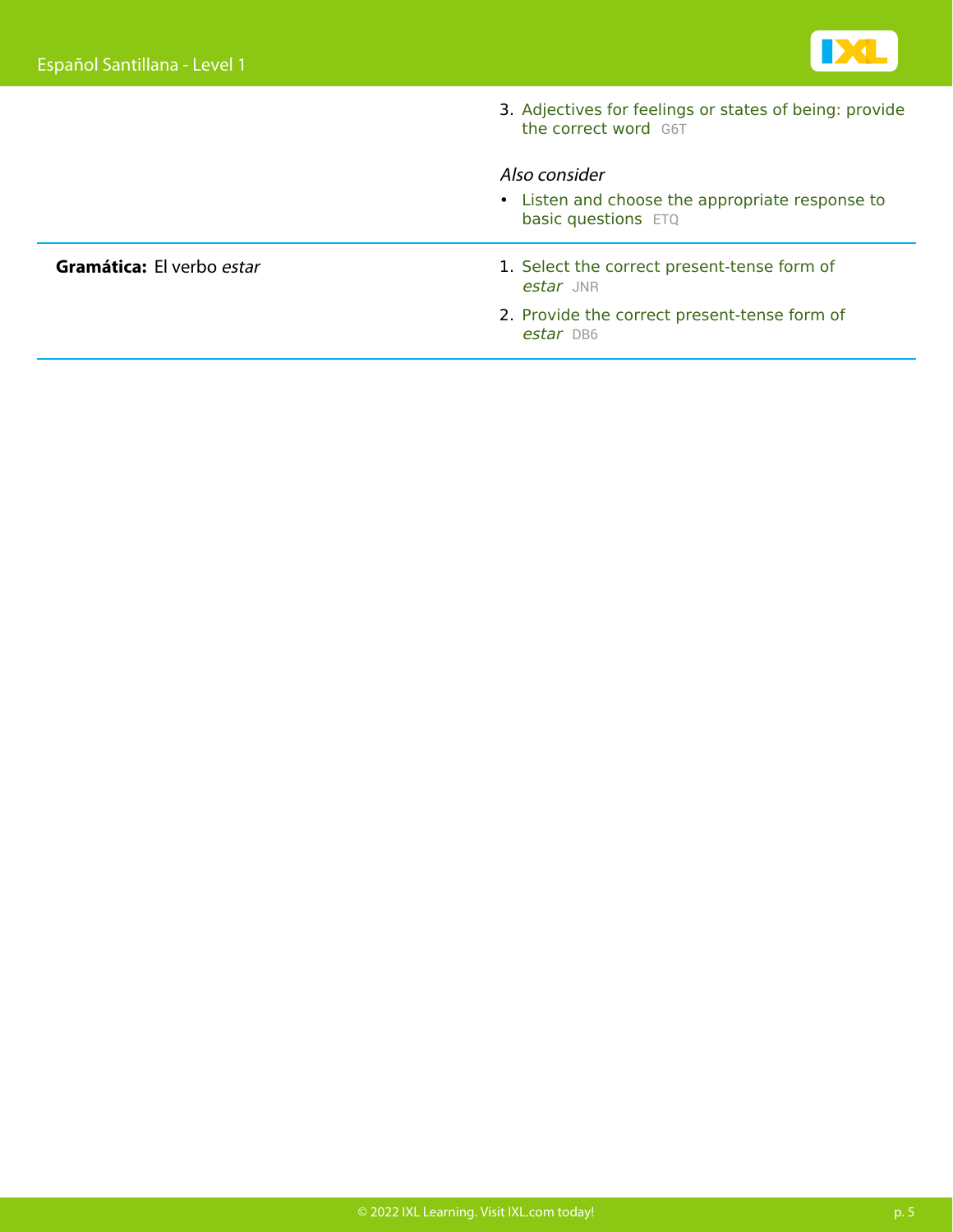

## **Unidad 2**

Puerto Rico

### **Desafío 1: Identificar y describir lugares**

| <b>Textbook section</b>                    | <b>IXL skills</b>                                                       |
|--------------------------------------------|-------------------------------------------------------------------------|
| Vocabulario: La vivienda                   |                                                                         |
| Gramática: Los nombres                     | 1. Basics of gender and noun-adjective agreement:<br>singular forms JM8 |
|                                            | 2. Basics of number and forming the plural SFK                          |
|                                            | Also consider                                                           |
|                                            | • Categorize words based on gender and<br>number MZP                    |
| Gramática: Los artículos. Concordancia del | 1. Definite and indefinite articles KN6                                 |
| nombre                                     | 2. Gender and number agreement: articles,<br>adjectives, and nouns L64  |
|                                            | Also consider                                                           |
|                                            | • Choose the correct form to describe an<br><b>image</b> YZY            |

### **Desafío 2: Expresar existencia y lugar**

| <b>Textbook section</b>                        | <b>IXL skills</b>                                                |
|------------------------------------------------|------------------------------------------------------------------|
| Vocabulario: Muebles y objetos de la casa      |                                                                  |
| Gramática: Expresar existencia. El verbo haber |                                                                  |
| <b>Gramática:</b> Expresar lugar               | 1. Prepositions of place 6CQ                                     |
|                                                | 2. Select the correct present-tense form of<br>estar JNR         |
|                                                | 3. Provide the correct present-tense form of<br>estar DB6        |
|                                                | Also consider<br>• Common prepositions: a, con, de, en, para KWA |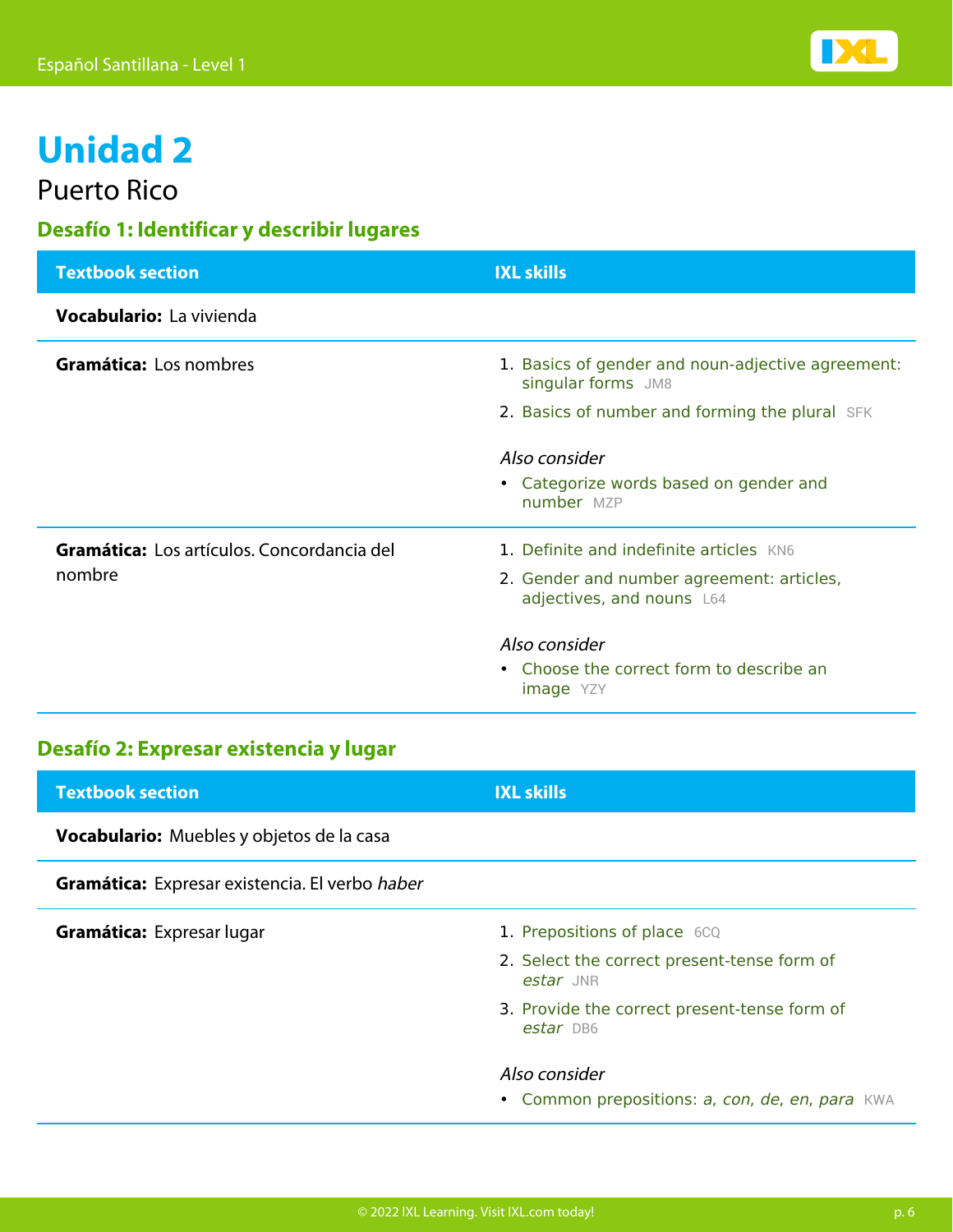

### **Desafío 3: Expresar acciones habituales**

| <b>Textbook section</b>                             | <b>IXL skills</b>                                                         |
|-----------------------------------------------------|---------------------------------------------------------------------------|
| Vocabulario: Las tareas domésticas                  |                                                                           |
| Gramática: Verbos regulares en -ar. Presente        | 1. Select the correct present-tense form of regular<br>-ar verbs VZA      |
|                                                     | 2. Provide the correct present-tense form of<br>regular -ar verbs 7HP     |
|                                                     | Also consider                                                             |
|                                                     | • Common -ar verbs ATK                                                    |
|                                                     | • Use -ar verbs in conversations about classes and<br>school supplies 8LC |
|                                                     | • Complete conversations about student life 205                           |
| <b>Gramática:</b> Verbos regulares en -er y en -ir. | 1. Common -er and -ir verbs E6D                                           |
| Presente                                            | 2. Select the correct present-tense form of regular<br>-er/-ir verbs 930  |
|                                                     | 3. Provide the correct present-tense form of<br>regular -er/-ir verbs ES7 |
|                                                     | Also consider                                                             |
|                                                     | Listen and match the statement to the<br>image 6T6                        |
|                                                     | • Complete a letter to a pen pal YJG                                      |

### **Desafío 4: Expresar obligación o necesidad**

| <b>Textbook section</b>                                                                | <b>IXL skills</b>                                                           |
|----------------------------------------------------------------------------------------|-----------------------------------------------------------------------------|
| <b>Vocabulario:</b> Actividades de ocio                                                | 1. Recognize day-to-day activities GRQ<br>2. Name day-to-day activities 2FX |
| <b>Gramática:</b> Expresar obligación: Tener que +<br>infinitivo, Hay que + infinitivo | 1. Select the use of tener or tener que 9LW                                 |
| Gramática: Adverbios de frecuencia                                                     | 1. Time expressions to talk about frequency M79                             |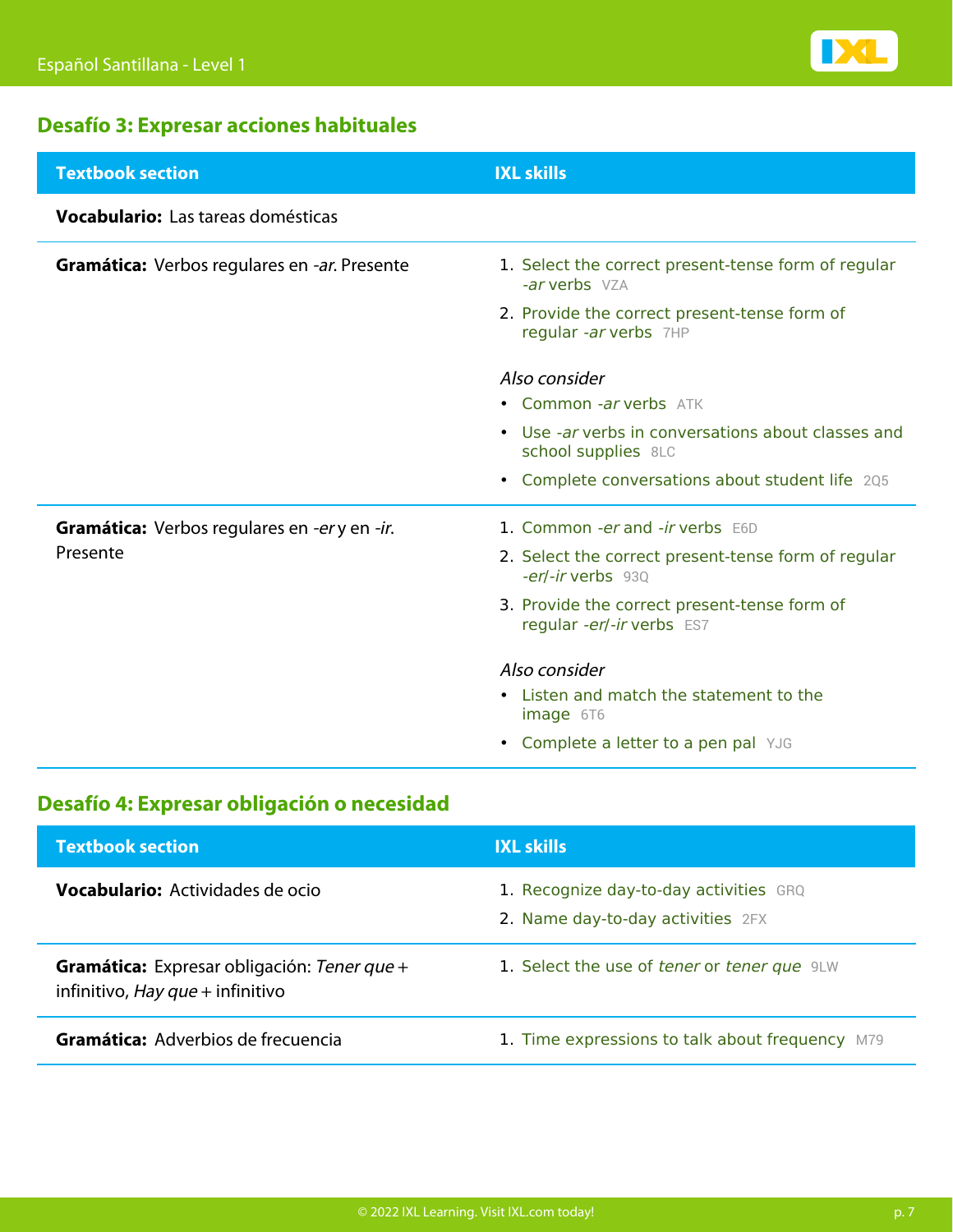

### **Unidad 3**

Guatemala

### **Desafío 1: Hablar sobre compras**

| <b>Textbook section</b>                            | <b>IXL skills</b>                                                                                                     |
|----------------------------------------------------|-----------------------------------------------------------------------------------------------------------------------|
| <b>Vocabulario:</b> El centro comercial            |                                                                                                                       |
| <b>Gramática:</b> Verbos con raíz irregular (e:ie) | 1. Present tense of stem-changing verbs: e to<br>$ie$ 8Z8                                                             |
|                                                    | Also consider<br>• Common stem-changing verbs: e to ie YU7<br>• Ask questions related to plans and<br>preferences KUQ |
| Gramática: El verbo ir                             | 1. Select the correct present-tense form of ir 85Q<br>2. Provide the correct present-tense form of ir SQB             |

### **Desafío 2: Expresar gustos**

| <b>Textbook section</b>                  | <b>IXL skills</b>                                                                   |
|------------------------------------------|-------------------------------------------------------------------------------------|
| <b>Vocabulario:</b> La ropa y el calzado |                                                                                     |
| Gramática: El verbo qustar               | 1. Recognize the correct form of gustar $+$<br>infinitive VDN                       |
|                                          | 2. Provide the correct form of gustar $+$<br>infinitive QKT                         |
|                                          | Also consider                                                                       |
|                                          | • Write sentences that are true for you about<br>sports, hobbies, and free time 74L |

#### **Desafío 3: Describir y comparar ropa y calzado**

| <b>Textbook section</b>                            | <b>IXL skills</b> |
|----------------------------------------------------|-------------------|
| <b>Vocabulario:</b> Describir la ropa y el calzado |                   |
| Gramática: Los demostrativos                       |                   |